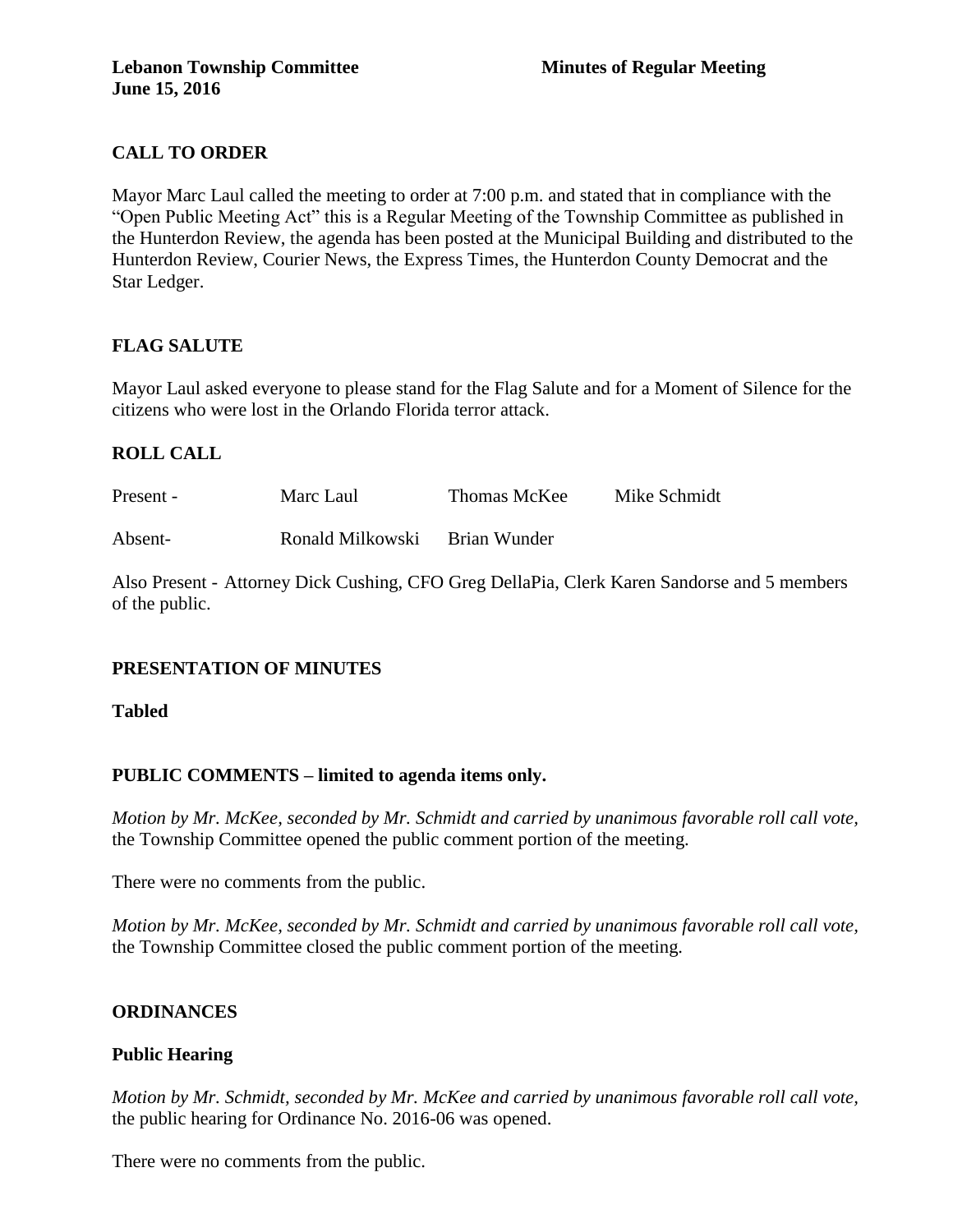LTCM 06/15/2016 Page 2 of 13

*Motion by Mr. Schmidt, seconded by Mr. McKee and carried by unanimous favorable roll call vote,* the public hearing for Ordinance No. 2016-06 was closed.

*Motion by Mr. McKee, seconded by Mr. Schmidt and carried by unanimous favorable roll call vote,*  the Township Committee adopted Ordinance No. 2016-06 as written below.

### TOWNSHIP OF LEBANON HUNTERDON COUNTY, NEW JERSEY ORDINANCE NO. 2016-06 ORDINANCE FOR PROTECTIVE CUSTODY OF INDIVIDUALS ARRESTED FOR DRIVING UNDER THE INFLUENCE OF ALCOHOL OR DRUGS

WHEREAS, pursuant to N.J.S.A. 39:4-50.22, commonly known as "John's Law," a law enforcement agency arresting a person for a violation of N.J.S.A. 39:4-50, driving under the influence of alcohol or drugs, may release said person to an individual summoned by the arrestee to transport or accompany the arrestee from the premises of a law enforcement agency; and

WHEREAS, in situations where the arrestee is unable to summon an individual to transport or accompany the arrestee from the premises of a law enforcement agency pursuant to N.J.S.A. 39:4-50.22, that the arrestee may present a danger to self or others if provisions are not made for the arrestee's protective custody; and

WHEREAS, pursuant to N.J.S.A. 40:48-1.3, a municipality may enact an ordinance providing that person arrested for a violation of the provisions of N.J.S.A. 39:4-50, driving under the influence of alcohol or drugs, shall be held in protective custody at an appropriate police or other facility where the arrestee's condition may be monitored until the arrestee is no longer a danger to himself or others, and that municipalities have additional authority under N.J.S.A. 40:48- 1(34) to provide protective custody for persons arrested for operating a motor vehicle in violation of N.J.S.A. 39:4-50, driving under the influence of alcohol or drugs; and

WHEREAS, it is recognized that it is an inefficient use of police resources to require that protective custody be held at the police station, and that the Hunterdon County Jail, the Somerset County jail, the custody of the Hunterdon County Sheriff or such other places designated as places for holding arrestees could be a more appropriate facility within which to monitor the arrestee's condition until the arrestee is no longer a danger to himself or others.

NOW, THEREFORE, BE IT ORDAINED by the Mayor and Committee of the Township of Lebanon, in the County of Hunterdon, and State of New Jersey, as follows:

When an individual is arrested within this jurisdiction for operating a motor vehicle while under the influence of alcohol or drugs pursuant to N.J.S.A. 39:4-50, and where the arrestee is unable to summon an individual to transport or accompany the arrestee from the premises of a law enforcement agency pursuant to N.J.S.A. 39:4-50.22, the arresting officer or other designated police officer shall:

- 1. Make arrangements for the arrestee to be held in protective custody at an appropriate police or other appropriate facility as defined further herein until such time that the arrestee is no longer a danger to himself or others as defined in paragraph 2 of this Ordinance.
- 2. The officer or other individual holding the arrestee shall release the arrestee from protective custody when he is no longer a danger to himself or others, which is defined as when the arrestee's blood alcohol level is less than .05% and that person is no longer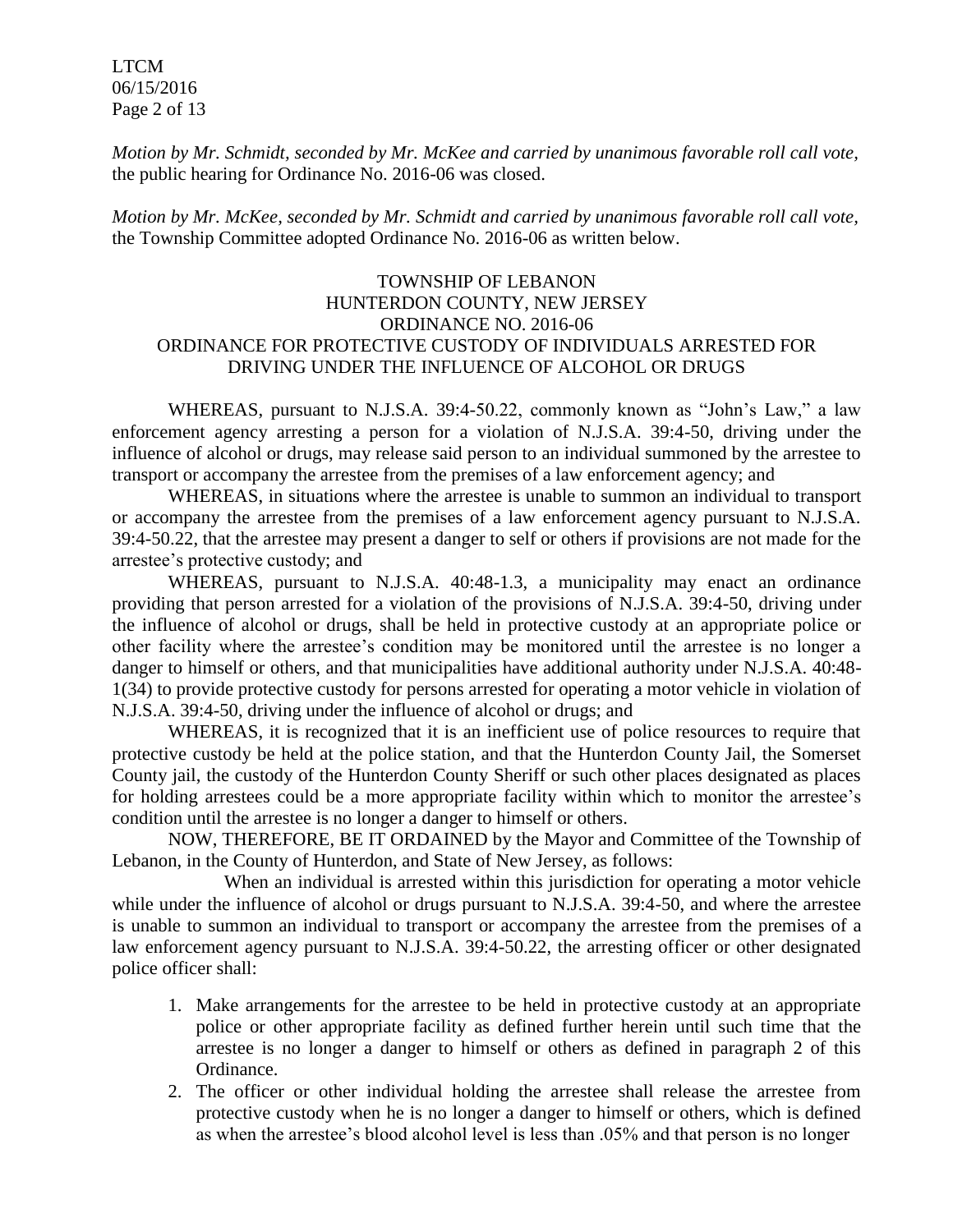under the influence of any intoxicating liquor or narcotic or hallucinogenic or habitforming drug to the extent that the person's facilities are impaired.

- 3. The period of protective custody shall not exceed eight hours without providing the arrestee an appropriate hearing before the Municipal Court to determine if a protective custody period longer than eight hours is required in order to prevent the arrestee from being a danger to himself or others as defined in paragraph 2 of this Ordinance.
- 4. For the purposes of this Ordinance, an appropriate facility shall include a police station, the Hunterdon County Jail, the Somerset County jail, the custody of the Hunterdon County Sheriff or such other places designated as places for holding arrestees or, if the arresting officer deems appropriate, a school or hospital that has supervisory measures in place to ensure that the arrestee will not be released until such time that the arrestee is no longer a danger to himself or others as defined in paragraph 2 of this Ordinance.

BE IT FURTHER ORDAINED that this Ordinance shall take effect upon final passage and publication according to law.

# **RESOLUTIONS**

### **Resolution No. 44-2016 – Fireworks Permit – AB Stainless**

*Motion by Mr. McKee, seconded by Mr. Schmidt and carried by unanimous favorable roll call vote,* the Township Committee approved Resolution No. 44-2016 as written below.

### TOWNSHIP OF LEBANON COUNTY OF HUNTERDON STATE OF NEW JERSEY RESOLUTION NO. 44-2016 RESOLUTION GRANTING FIREWORKS PERMIT TO A&B STAINLESS VALVE AND FITTING COMPANY

WHEREAS, A&B Stainless Valve and Fitting Company has applied for a permit for public display of fireworks to be held on July 9, 2016 at 9:00 p.m.; and

WHEREAS, the Lebanon Township Fire Code Official has reviewed the application, investigated the area where the display will take place and recommends that the permit be granted; and

WHEREAS, the necessary bond and surety has been posted.

NOW, THEREFORE BE IT RESOLVED, by the Township Committee of the Township of Lebanon, in the County of Hunterdon and State of New Jersey that a fireworks permit be granted to A&B Stainless Valve and Fitting Company for the activity described in its application.

BE IT FURTHER RESOLVED that the Township Fire Official file copies of this Resolution and any other pertinent document with the appropriate New Jersey agency.

#### **Resolution No. 45-2016 – 2015 Audit**

CFO Greg Della Pia stated that there is one recommendation noted in the 2015 Audit. The Township Auditor recommended that the Police Department checking account be closed. The account has now been closed and given to the finance office.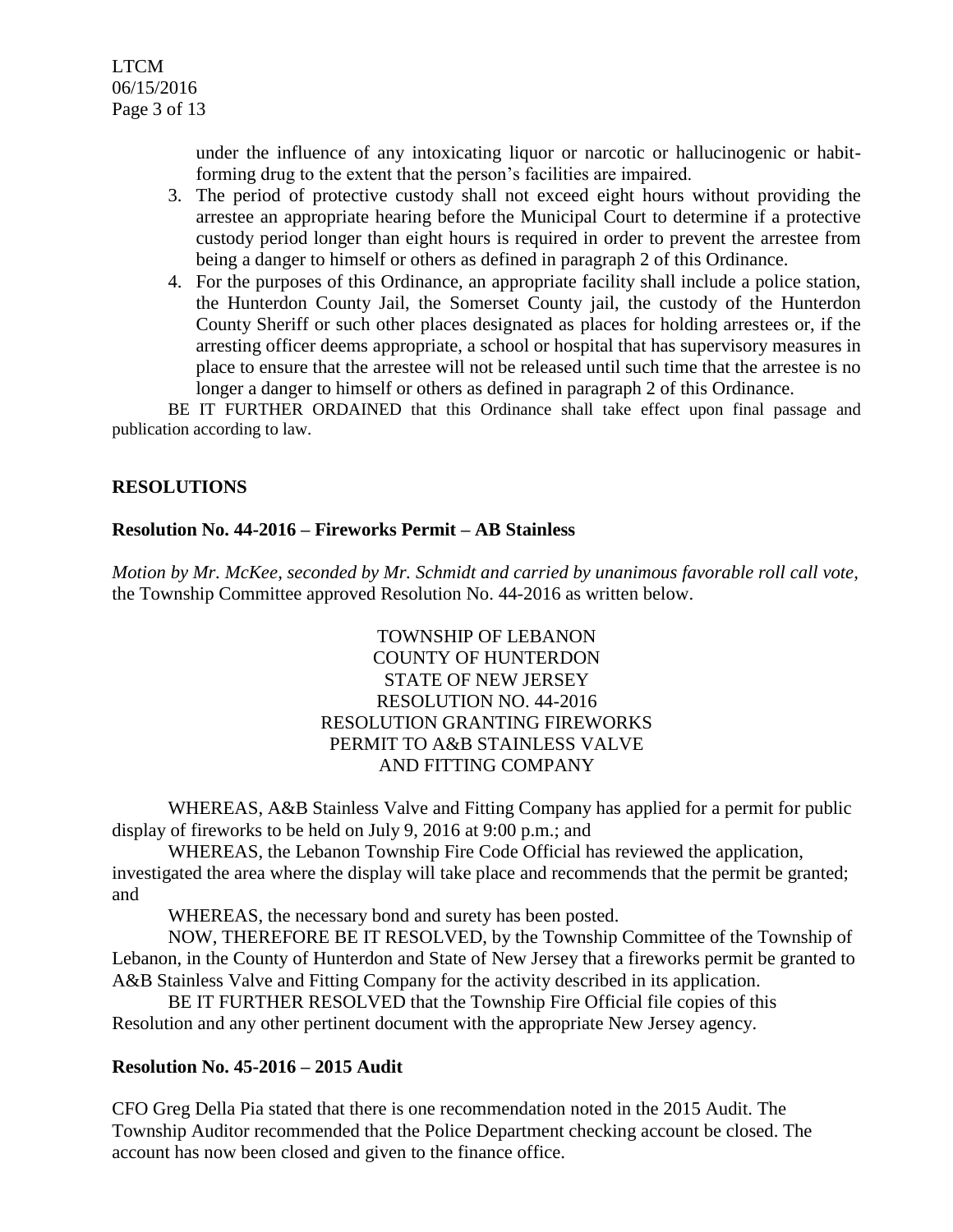LTCM 06/15/2016 Page 4 of 13

*Motion by Mr. Schmidt, seconded by Mr. McKee and carried by unanimous favorable roll call vote,* the Township Committee approved Resolution No. 45-2016 as written below.

#### TOWNSHIP OF LEBANON COUNTY OF HUNTERDON STATE OF NEW JERSEY RESOLUTION NO. 45-2016 GOVERNING BODY CERTIFICATION OF THE ANNUAL AUDIT

WHEREAS, N.J.S.A. 40A:5-4 requires the governing body of every local unit to have made an annual audit of its books, accounts and financial transactions, and

WHEREAS, the Annual Report of Audit for the year 2015 has been filed by a Registered Municipal Accountant with the Municipal Clerk pursuant to N.J.S.A. 40A:5-6, and a copy has been received by each member of the governing body; and,

WHEREAS, R.S. 52:27BB-34 authorizes the Local Finance Board of the State of New Jersey to prescribe reports pertaining to the local fiscal affairs; and,

WHEREAS, the Local Finance Board has promulgated N.J.A.C. 5:30-6.5, a regulation requiring that the governing body of each municipality shall by resolution certify to the Local Finance Board of the State of New Jersey that all members of the governing body have reviewed, as a minimum, the sections of the annual audit entitled "Comments and Recommendations, and,

WHEREAS, the members of the governing body have personally reviewed as a minimum the Annual Report of Audit, and specifically the sections of the Annual Audit entitled "Comments and Recommendations, as evidenced by the group affidavit form of the governing body attached hereto; and,

WHEREAS, such resolution of certification shall be adopted by the Governing Body no later than forty-five days after the receipt of the annual audit, pursuant to N.J.A.C. 5:30-6.5; and,

WHEREAS, all members of the governing body have received and have familiarized themselves with, at least, the minimum requirements of the Local Finance Board of the State of New Jersey, as stated aforesaid and have subscribed to the affidavit, as provided by the Local Finance Board, and

WHEREAS, failure to comply with the regulations of the Local Finance Board of the State of New Jersey may subject the members of the local governing body to the penalty provisions of R.S. 52:27BB-52, to wit:

> R.S. 52:27BB-52: A local officer or member of a local governing body who, after a date fixed for compliance, fails or refuses to obey an order of the director (Director of Local Government Services), under the provisions of this Article, shall be guilty of a misdemeanor and, upon conviction, may be fined not more than one thousand dollars (\$1,000.00) or imprisoned for not more than one year, or both, in addition shall forfeit his office.

NOW, THEREFORE BE IT RESOLVED, That the Township Committee of the Township of Lebanon, hereby states that it has complied with N.J.A.C. 5:30-6.5 and does hereby submit a certified copy of this resolution and the required affidavit to said Board to show evidence of said compliance.

#### **Resolution No. 46-2016 – Liquor License Renewal – The Rock Corporation of Tewksbury**

*Motion by Mr. Schmidt, seconded by Mr. McKee and carried by unanimous favorable roll call vote,* the Township Committee approved Resolution No. 46-2016 as written below

> TOWNSHIP OF LEBANON COUNTY OF HUNTERDON STATE OF NEW JERSEY RESOLUTION NO. 46-2016 RESOLUTION RENEWING A PLENARY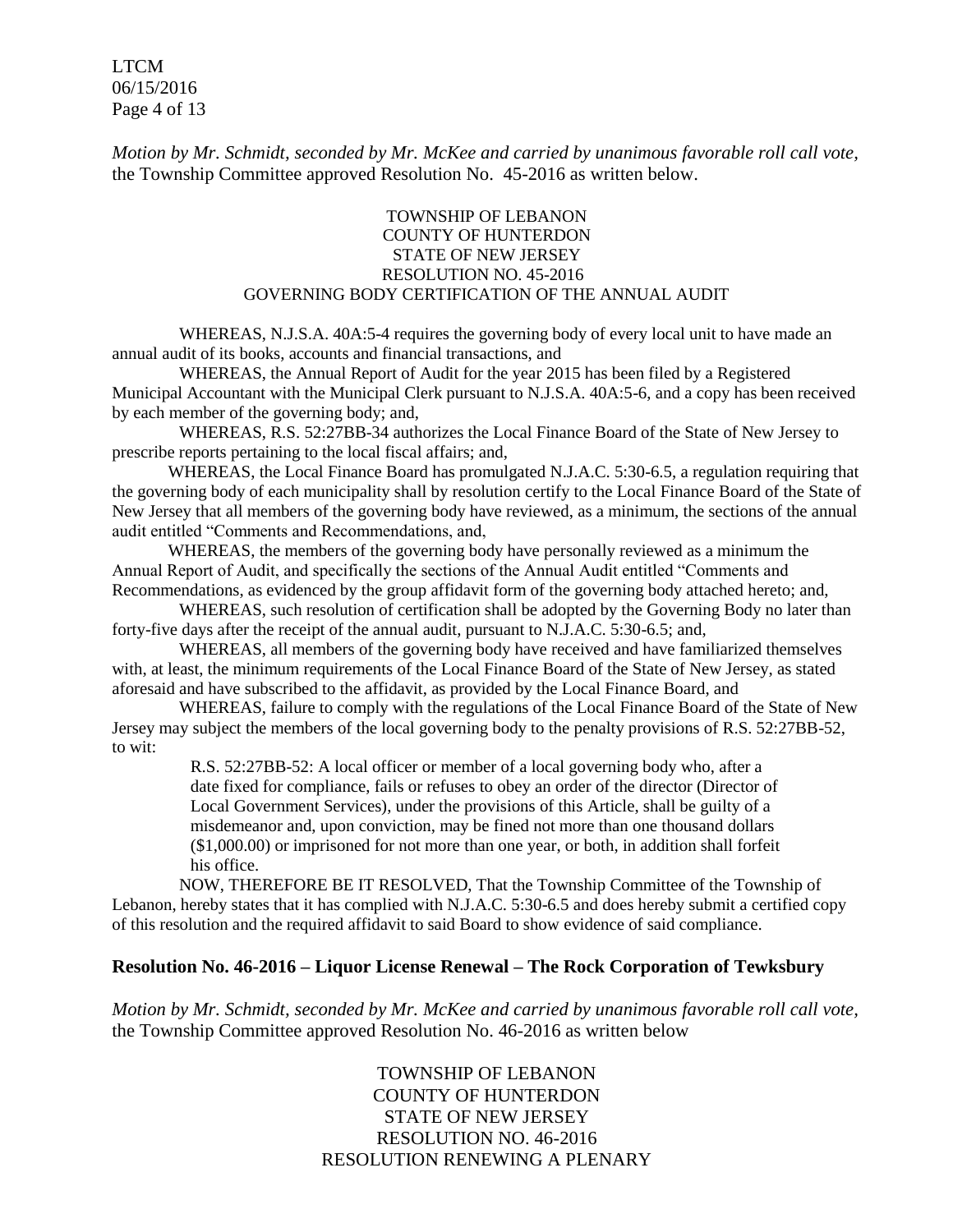LTCM 06/15/2016 Page 5 of 13

#### RETAIL DISTRIBUTION LICENSE

WHEREAS, the listed Plenary Retail Distribution Licensee has submitted an application to the State of New Jersey Division of ABC; and

WHEREAS, the applicant is qualified to be licensed according to all statutory, regulatory and local government ABC Laws and regulations; and

WHEREAS, the applicant has paid a filing fee of \$200.00 to the State of New Jersey and a Township License Fee of \$2,500.00.

NOW, THEREFORE BE IT RESOLVED, by the Township Committee of the Township of Lebanon, in the County of Hunterdon, State of New Jersey, that the listed License be granted a renewal for the 2016-2017 year:

| 1019-44-008-002 | The Rock Corp. of Tewksbury t/a Bourbon Street Wine and Liquor |
|-----------------|----------------------------------------------------------------|
|                 | 425 Route 513, Califon, NJ                                     |

#### **Resolution No. 47-2016 – Liquor License Renewal - A T K Inc. t/a/ Tony's Rest. and Pub**

*Motion by Mr. McKee, seconded by Mr. Schmidt and carried by unanimous favorable roll call vote,* the Township Committee approved Resolution No. 47-2016 as written below

> TOWNSHIP OF LEBANON COUNTY OF HUNTERDON STATE OF NEW JERSEY RESOLUTION NO. 47-2016 RESOLUTION RENEWING PLENARY RETAIL CONSUMPTION LICENSES

WHEREAS, the below listed Plenary Retail Consumption Licensee has submitted an application to the State of New Jersey Division of ABC; and

WHEREAS, the applicant is qualified to be licensed according to all statutory, regulatory and local government ABC Laws and regulations; and

WHEREAS, said Licensee has paid a filing fee of \$200.00 to the State of New Jersey and a Township License Fee of \$2,500.00.

NOW, THEREFORE BE IT RESOLVED, by the Township Committee of the Township of Lebanon, in the County of Hunterdon, State of New Jersey, that the listed Licensee is hereby granted a renewal for the 2016-2017 year:

1019-33-001-002 A T K Inc. t/a Tony's Restaurant & Pub, Califon, NJ

#### **Resolution No. 48-2016 – Liquor License Renewal - RADGNA – t/a Delliturris Tuscany Grill**

*Motion by Mr. McKee, seconded by Mr. Schmidt and carried by unanimous favorable roll call vote,* the Township Committee approved Resolution No. 48-2016 as written below

> TOWNSHIP OF LEBANON COUNTY OF HUNTERDON STATE OF NEW JERSEY RESOLUTION NO. 48-2016 RESOLUTION RENEWING PLENARY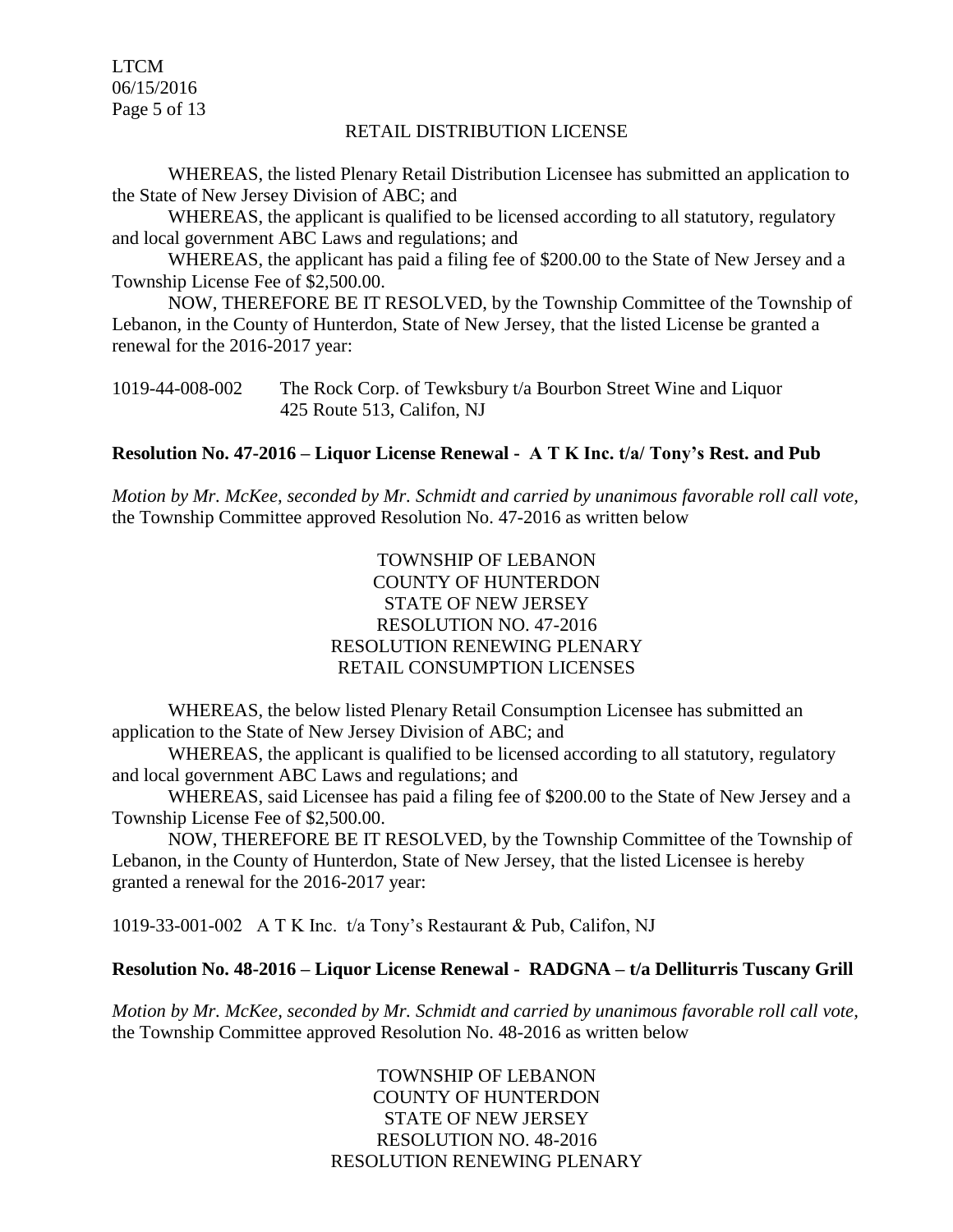LTCM 06/15/2016 Page 6 of 13

#### RETAIL CONSUMPTION LICENSES

WHEREAS, each of the listed Plenary Retail Consumption Licensees have submitted application forms that have been completed in all respects; and

WHEREAS, the applicants are qualified to be licensed according to all statutory, regulatory and local government ABC Laws and regulations; and

WHEREAS, each have paid a filing fee of \$200.00 to the State of New Jersey and a Township License Fee of \$2,500.00

NOW, THEREFORE BE IT RESOLVED, by the Township Committee of the Township of Lebanon, in the County of Hunterdon, State of New Jersey, that the listed Licenses be granted a renewal for the 2016-2017 year:

1019-33-003-004 RADGNA, L.L.C. T/A DelliTurris Tuscany Grill 2012 Route 31

### **Resolution No. -2016 – Extension of License to Executrix**

**Tabled**

**Resolution No. -2016 – Liquor License Renewal – Estate of Ledyard B. Schuyler Jr. – River Styx Inn**

**Tabled**

# **OLD BUSINESS**

# **DPW Summer Employee Appointment**

DPW Manager Warren Gabriel sent a letter to the Township Committee stating that Michael Ihling was appointed as a Summer Help Employee at the June 1, 2016 meeting; however, Michael has now decided not to accept the position. Mr. Gabriel is now asking the Committee to appoint Gary Magyar to the position of Summer Employee at a rate of \$16.00 per hour.

*Motion by Mr. Schmidt, seconded by Mr. McKee and carried by unanimous favorable roll call vote*, the Township Committee approved the request of the DPW Manager to appoint Gary Magyar to the position of Summer Help Employee at a rate of \$16.00 per hour. The appointment is from the present time through Labor Day.

#### **Patrolman Firearm Retirement**

Police Chief Mattson has requested that Retired Officer Dennis Smith be awarded with his duty weapon in honor of his retirement and years of service. Attorney Cushing stated that there are provisions that enable the Township Committee to provide awards to municipal employees, volunteers, etc. The statute requires that an ordinance be adopted and a committee created pursuant to such. The committee will be responsible to create standards for the giving of an award.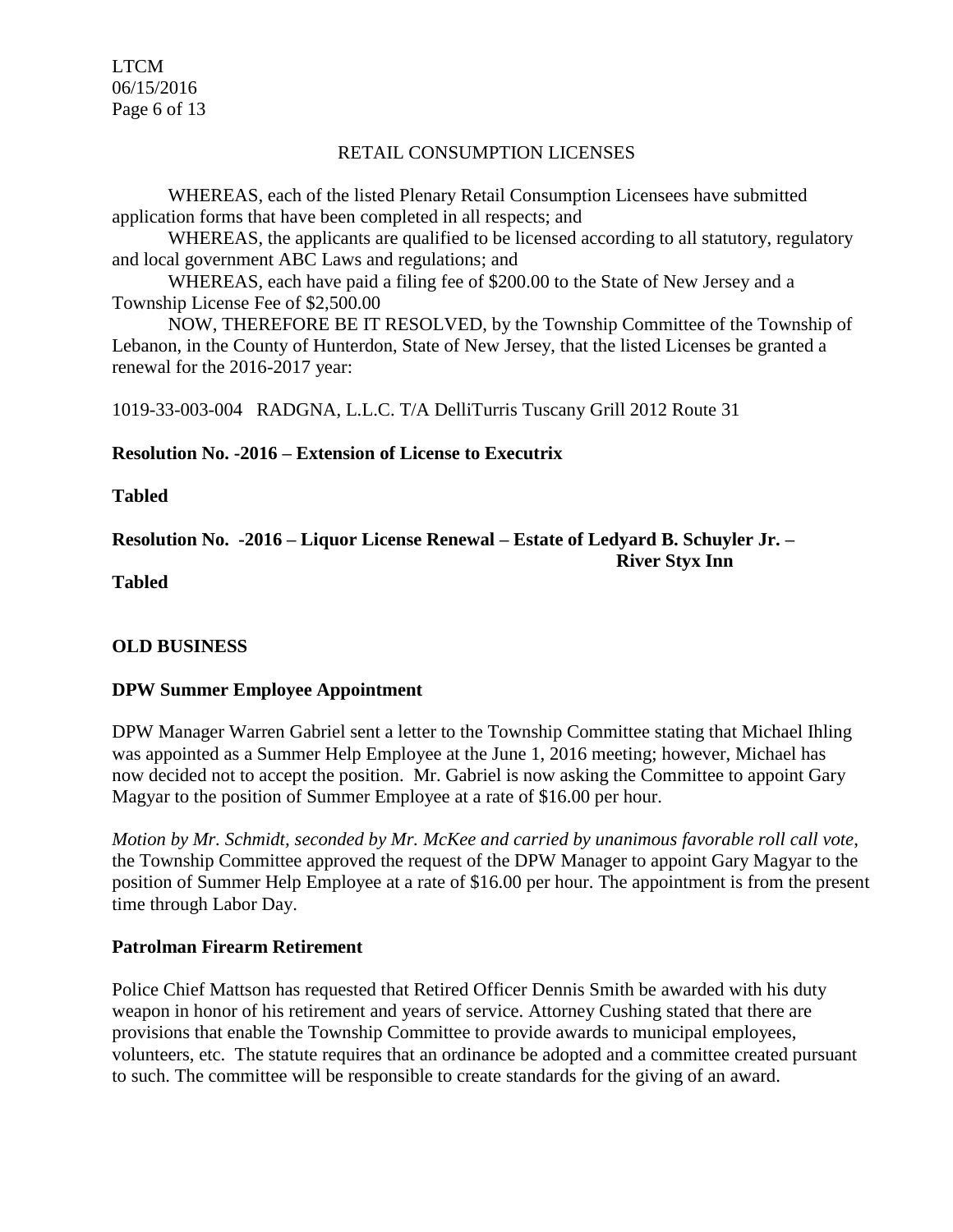LTCM 06/15/2016 Page 7 of 13

Mr. Schmidt asked Mr. Cushing if there is a liability limitation that the Township should take when awarding a duty weapon to a retiring officer. Attorney Cushing stated that an Indemnification Agreement could be entered into when awarding the weapon to the officer.

The Committee asked Attorney Cushing to provide them with further information on how to establish the Awards Committee and what their responsibilities would be. Attorney Cushing stated that he will provide the Committee with standard ordinances for them to review and then decide what language they would like written in the Township's ordinance.

### **Librarians Request**

Mr. Schmidt stated that a few meetings back the Library Committee requested approval in having one of the Assistant Library Clerks switch positions with one of the Alternate Assistant Library Clerks. The reason for the request is that the Assistant would like to decrease her hours. Mr. Schmidt stated that in the CWA Contract there is a specific article that covers promotions. The article states that promotional positions need to be posted for at least 10 days working days.

*Motion by Mayor Laul, seconded by Mr. Schmidt and carried by unanimous favorable roll call*  vote, the Township Committee authorized the Clerk to post the position of Assistant Library Clerk.

### **NEW BUSINESS**

# **Groendyke Insurance – Matt Bonaventura**

Mr. McKee stated that there has been discussion on the Township's Indemnification Ordinance. Mr. Matt Bonaventura of Groendyke Insurance was present to answer any questions that the Committee has relative to items that are excluded from the Township's Insurance Policy.

Mr. McKee stated that the Committee had been reviewing the Township's Indemnification Ordinance and discovered that it is very narrow in its shield. The Committee now has to determine if the ordinance should be expanded. The question was then raised as to when the Township's Professional Liability Insurance begins and ends with regard to the employees and volunteers. Mr. Bonaventura stated that in order to know exactly what the exclusions are in the Policy someone would have to read through the many pages and components of the Policy. Mr. Bonaventura stated that; provided that any type of work is being conducted on behalf of the Township, Department or Committee and the members of those units are appointed by the Township and are acting in the scope of said requirements, they will be afforded with coverage under General Liability and Professional Liability. Mr. Bonaventura stated that it is important to ensure that all individuals are acting within the scope of their duties. An individual cannot act on their own without the Township's knowledge, even if it is with the best intentions. They need to be directed to do so.

Mr. Bonaventura stated that those who are insured under the Policy would be; the named insured (Township), any full or part-time employee, elected or appointed official, or any person while serving as a member of a professional board, commission or committee, or as the person in charge of providing any directives of any such board, committee, commission, estate heirs or legal representatives or assigns of a deceased person who was insured at the time of the wrongful act, the legal representatives for assigns of the insured in the event of the insured's incompetency, and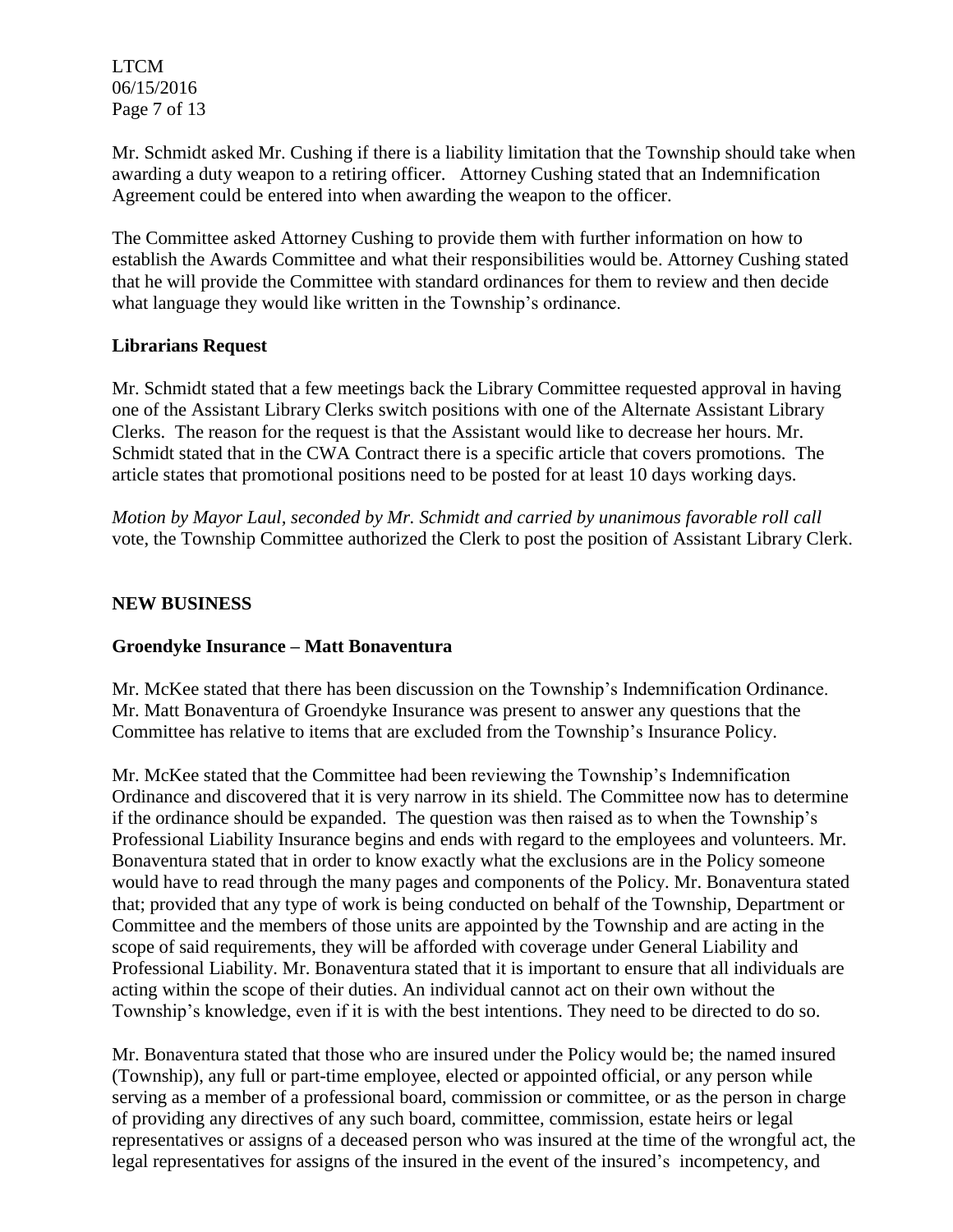LTCM 06/15/2016 Page 8 of 13

volunteers.

Discussion was held on liability coverage for groups that are not appointed by the Township Committee but provide a good service to the Township; such as the Green Team. Mr. Bonaventura stated that the words written in the Policy are important and should be followed as they will be discussed if a claim should arise. Mr. Bonaventura stated that the Committee may want to consider appointing the groups that provide support to the Township so it is clear as to who is directing the labor and the status of the entity.

Ms. Laurie Hoffman stated that her husband does gardening work at the Municipal Office on his own and questioned if he would be covered. Mr. Bonaventura stated that the Township Committee would have to authorize Mr. Hoffman to do the gardening.

Mr. Schmidt asked where the exclusions fall relative civil rights, liable and slander. Mr. Bonaventura stated that these types of things are excluded under the Professional Liability; however, they are covered under the General Liability. There is some overlap in the Policies.

Mr. Schmidt questioned what items would be excluded from the Liability Insurance but be covered under the Indemnification Ordinance. Mr. Bonaventura stated that he could not comment on the Indemnification Ordinance because it is beyond his realm. Attorney Cushing stated that it may be possible that the Township's ordinance was structured the way it was because the Governing Body and the Boards were concerned about being sued in Land Use matters. They may have been concerned that the insurance would not cover all of the claims in the Land Use cases.

Mr. Bonaventura stated that for a volunteer, an injury requiring medical treatment would not be covered under the General Liability or the Worker's Compensation Policy. The Township can; however, obtain insurance for Group Accident Coverage. The coverage would act as a secondary insurance.

Mr. Bonaventura will provide the Committee with a list of all of the exclusions in the Township's Insurance Policy.

# **Authorize Police Chief to Advertise for Patrolman Position**

*Motion by Mr. McKee, seconded by Mr. Schmidt and carried by unanimous favorable roll call vote,* the Township Committee authorized the Police Chief or the Office in Charge to advertise for two patrolman positions until the positon is filled.

# **Recycling Coordinator Memo – Electronics Collection Event**

*Motion by Mr. McKee, seconded by Mr. Schmidt and carried by unanimous favorable roll call vote,* the Township Committee approved Advance Recovery's Option #1 for the Township's Electronic Collection Event at a cost of \$3500.00, as outlined in JoAnn Fascenelli's June 3, 2016 correspondence.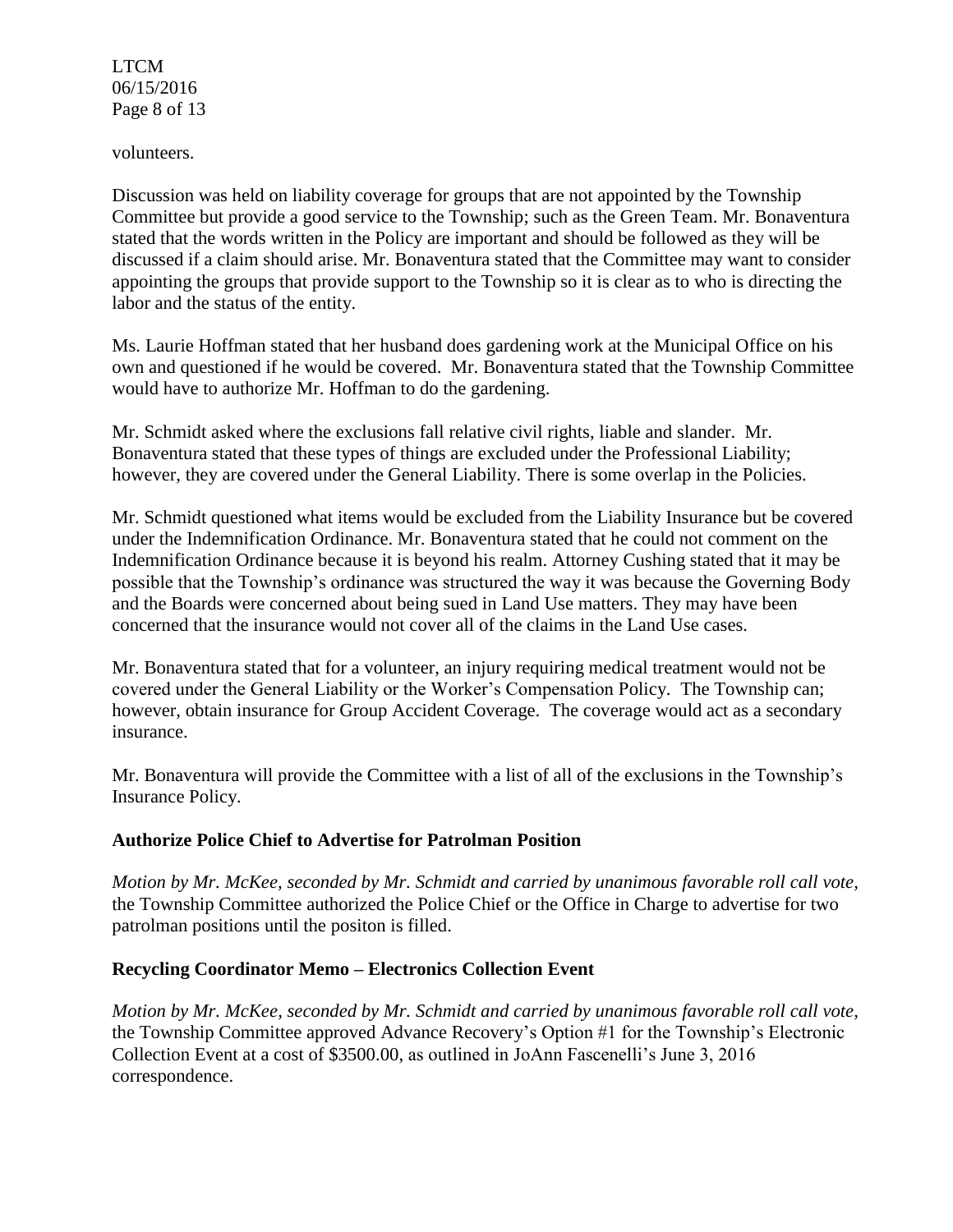LTCM 06/15/2016 Page 9 of 13

# **Ms. Beverly Koehler Correspondence – Request to Donate Historical Publication**

Ms. Beverly Koehler informed the Committee that she attended a Historian's meeting and they were discussing the large quantity of Township's history books that they have on hand and what to do with them. Ms. Koehler stated that she did some research and found that the Genealogy

Department in the Library of Congress is interested in obtaining two copies of the book. Ms. Koehler noted that there is a possibility that the book will be digitized or may be left as a hard copy in the Library. Ms. Koehler told the Committee that there is a copyright in the book saying that the book cannot be reproduced without the permission of the Bicentennial Committee. Since the Bicentennial Committee no longer exists, Ms. Koehler asked for the Committee's approval for her to send the book to the Library.

The Committee thanked Ms. Koehler for her efforts.

### **Resolution No. 49-2016 – Donation to Library of Congress**

*Motion by Mr. McKee, seconded by Mr. Schmidt and carried by unanimous favorable roll call vote,* the Township Committee adopted Resolution No. 49-2016 as written below.

> TOWNSHIP OF LEBANON COUNTY OF HUNTERDON STATE OF NEW JERSEY RESOLUTION NO. 49-2016

WHEREAS, in order to celebrate the Bicentennial of the United States, the Township of Lebanon, Hunterdon County, New Jersey, created a Bicentennial Committee; and

WHEREAS, once the Bicentennial celebrations were completed the work of the Bicentennial Committee ended; and

WHEREAS, as part of the celebrations of the Bicentennial, the Bicentennial Committee created a book entitled, Lebanon Township 200 Years and Historical Retrospect of Lebanon Township NJ, and

WHEREAS, the Township wishes to authorize the Library of Congress to accept a copy of the book without any restrictions under any copyright that may be claimed by the Township.

NOW, THEREFORE, BE IT RESOLVED, that two copies of Lebanon Township 200 Years and Historical Retrospect of Lebanon Township, NJ are authorized to be sent to the Library of Congress.

# **Musconetcong Watershed Association – Stormwater Education Program**

#### **Tabled**

# **Library Committee Resignation – Georgia Cudina**

*Motion by Mr. Schmidt, seconded by Mr. McKee and carried by unanimous favorable roll call vote,* the Township Committee accepted the resignation of Georgia Cudina from the Library Committee, effective May 2, 2016, with sincere regret.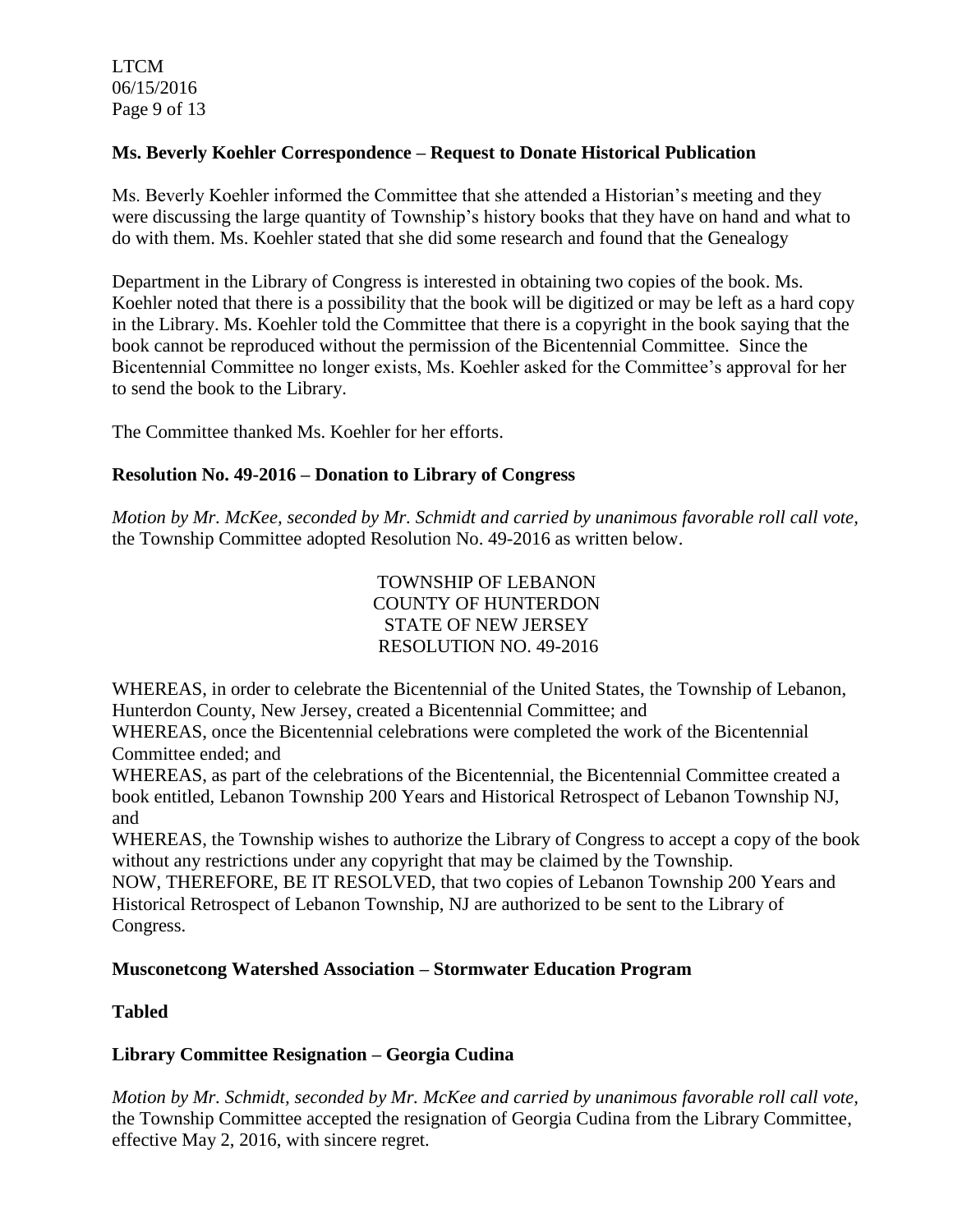LTCM 06/15/2016 Page 10 of 13

### **Police Chief's Request to Purchase Police Vehicle**

The Police Chief is requesting to lease/purchase a 2017 Ford Expedition SSV 4x4 to replace the 2012 Chevy Tahoe, 19-11, which will be retired.

*Motion by Mr. Schmidt, seconded by Mr. McKee and carried by unanimous favorable roll call vote,* the Township Committee approved the Police Chief's request to lease /purchase a 2017 Ford Expedition SSV 4x4 from Beyer Ford at a cost of \$39,344.00.

# **Municipal Office Gazebo**

Mayor Laul stated that the gazebo at the Municipal Office, which was dedicated in honor of Past Clerk Claire Weightman, is in major disrepair. Mayor Laul stated that he feels that the gazebo is now a safety hazard and requested that the plaque be removed and the gazebo be taken down. It will be determined, in the future, how the Township will honor Ms. Weightman.

*Motion by Mr. Schmidt, seconded by Mr. McKee and carried by unanimous favorable roll call vote,* the Township Committee authorized the DPW to take down the gazebo and to salvage the plaque.

# **PRESENTATION OF VOUCHERS**

Committee Members provided a description of vouchers exceeding \$1000.00.

*Motion by Mr. Schmidt, seconded by Mr. McKee and carried by unanimous favorable roll call vote,* the Township Committee approved the June 15, 2016 bill list in amount of \$84,833.19.

# **CORRESPONDENCE**

Tax Collector's Report for the Month of June 3, 2016 Library Committee's May 11, 2016 Meeting Minutes

Mr. Schmidt stated that relative to the Library Committee minutes, they refer to Ada Roth stepping down from her part time position; however, Ada holds an hourly position and the minutes should reflect such.

# **PUBLIC COMMENTS**

*Motion by Mr. Schmidt seconded by Mr. McKee and carried by unanimous favorable roll call vote,* the Township Committee opened the public comment portion of the meeting at 8:08 p.m.

Ms. Laurie Hoffman asked if Mr. Victor Hoffman should come up and pull weeds at the Municipal Office.

*Motion by Mayor Laul, seconded by Mr. Schmidt and carried by unanimous favorable roll call* vote, the Township Committee authorized Victor Hoffman to conduct miscellaneous gardening on Township property.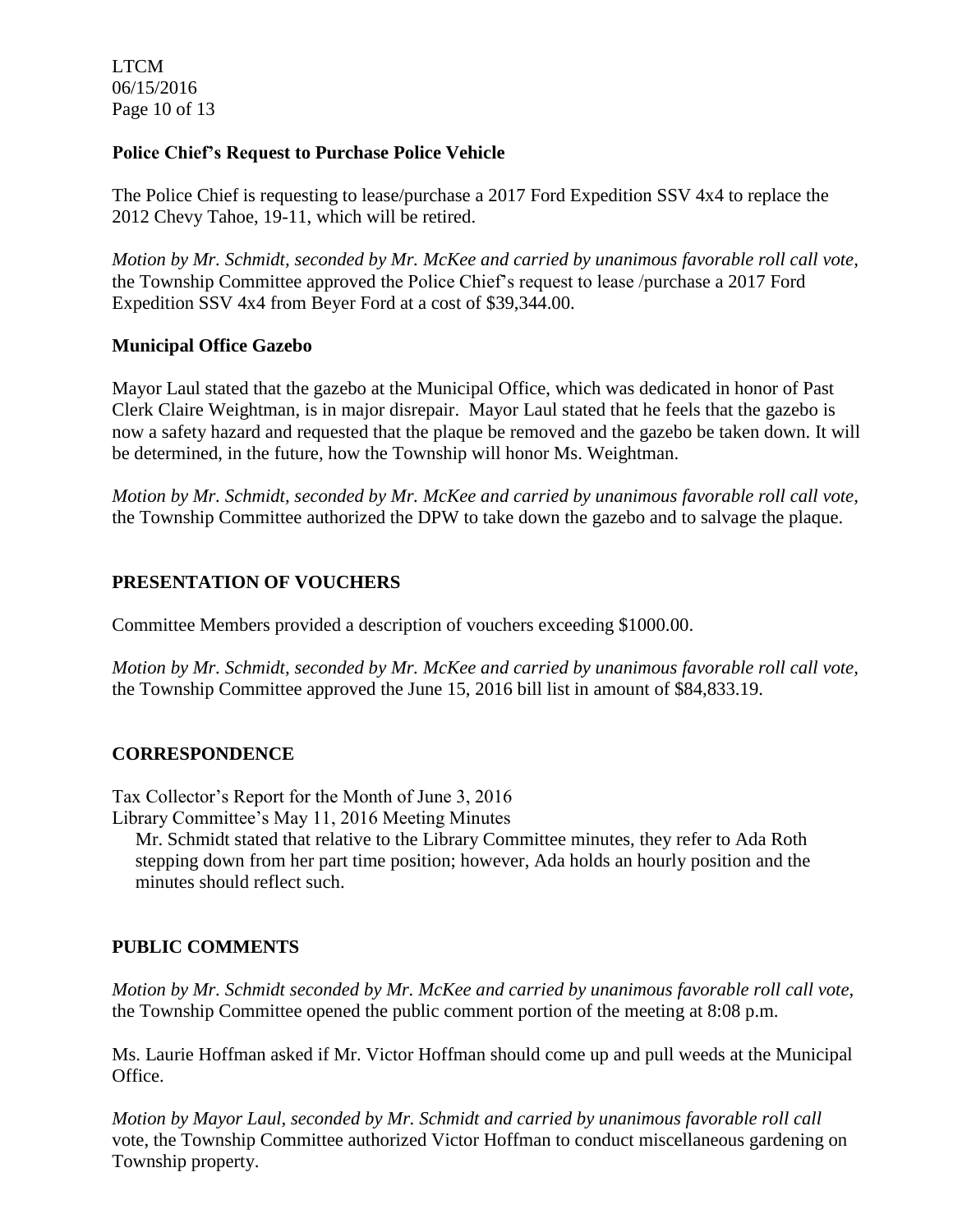LTCM 06/15/2016 Page 11 of 13

Ms. Laurie Hoffman asked if it is acceptable to give away Township Property. Mayor Laul stated that the ordinance which the Committee discussed earlier in the meeting will allow for this.

Ms. Hoffman stated that the gazebo is part of the memorial gardens and money was donated from Claire Weightman's family for it. Ms. Hoffman stated that she would like to see the gazebo replaced.

Ms. Hoffman asked if there was official notice that the Police Chief is retiring and if the Township will be doing something in honor of his retirement and years of service.

*Motion by Mr. McKee, seconded by Mr. Schmidt and carried by unanimous favorable roll call vote,* the Township Committee closed the public comment portion of the meeting at 8:12 p.m.

### **Resolution No. 50 -2016 –Executive Session**

*Motion by Mr. McKee, seconded by Mr. Schmidt and carried by unanimous favorable roll call vote,* the Township Committee approved Resolution No. 50 -2016 and convened in to executive session at 8:13 p.m.

### **TOWNSHIP OF LEBANON COUNTY OF HUNTERDON STATE OF NEW JERSEY RESOLUTION NO. 50-2016**

# **RESOLUTION AUTHORIZING EXECUTIVE SESSION**

WHEREAS, the Open Public Meetings Act; *N.J.S.A.* 10:4-6 *et seq*., declares it to be the public policy of the State to insure the right of citizens to have adequate advance notice of and the right to attend meetings of public bodies at which business affecting the public is discussed or acted upon; and

WHEREAS, the Open Public Meetings Act also recognizes exceptions to the right of the public to attend portions of such meetings; and

WHEREAS, the Mayor and Committee find it necessary to conduct an executive session closed to the public as permitted by the *N.J.S.A*. 40:4-12; and

WHEREAS, the Mayor and Committee will reconvene in public session at the conclusion of the executive session;

NOW, THEREFORE, BE IT RESOLVED by the Mayor and Committee of the Township of Lebanon, County of Hunterdon, State of New Jersey that they will conduct an executive session to discuss the following topic(s) as permitted by *N.J.S.A*. 40:4-12:

\_\_\_\_\_\_A matter which Federal Law, State Statute or Rule of Court requires be kept confidential or excluded from discussion in public (Provision relied upon:

\_\_\_\_\_\_\_\_\_\_\_\_\_\_\_\_\_\_\_\_\_\_\_\_\_\_\_\_\_\_\_\_\_\_\_\_\_\_\_\_\_\_\_\_\_\_\_\_\_\_\_\_); \_\_\_\_\_\_A matter where the release of information would impair a right to receive funds from the federal government;

\_\_\_\_\_\_A matter whose disclosure would constitute an unwarranted invasion of individual privacy;  $\Box$   $\Box$  A collective bargaining agreement, or the terms and conditions thereof (Specify contract:;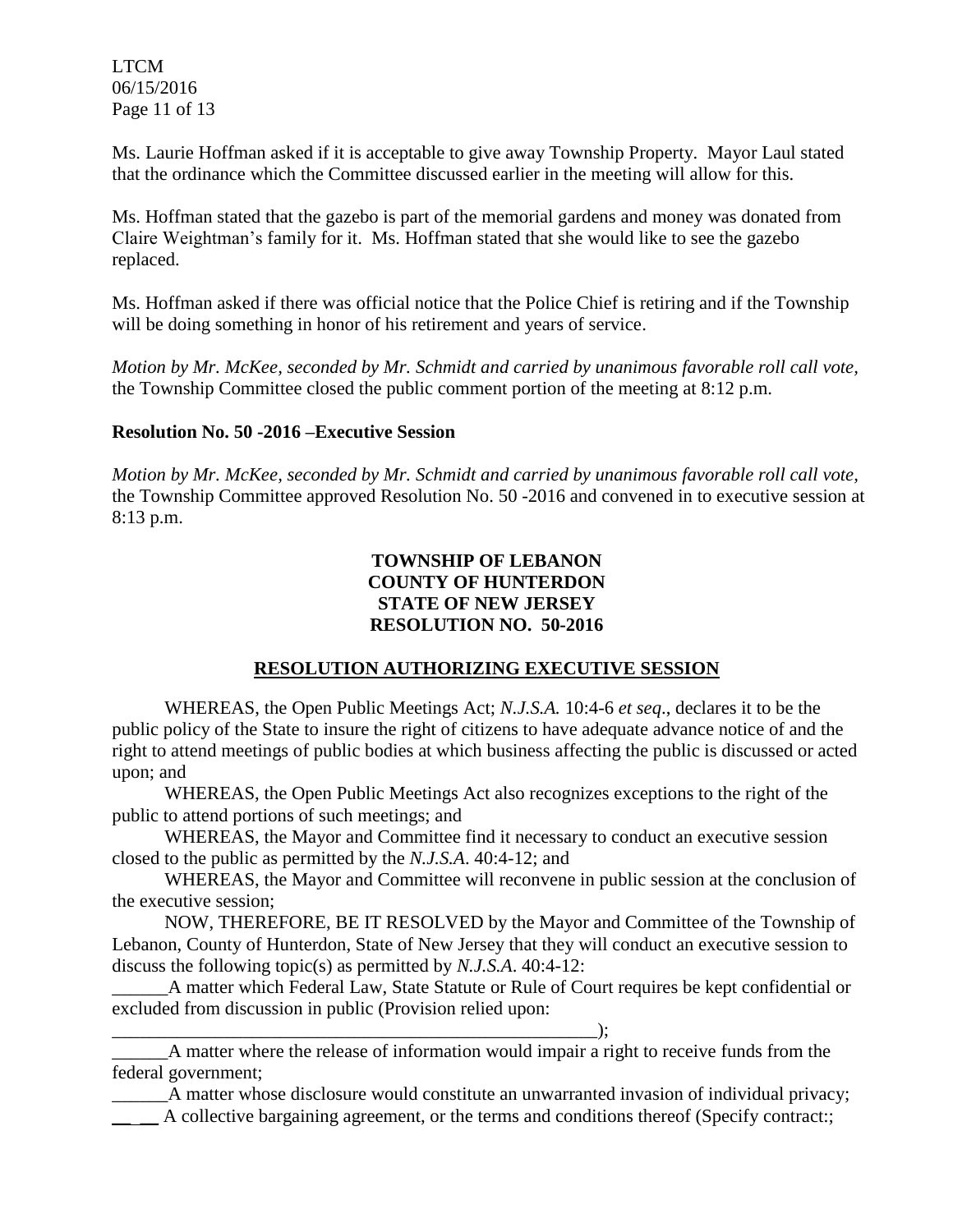LTCM 06/15/2016 Page 12 of 13

\_\_\_\_\_\_A matter involving the purpose, lease or acquisition of real property with public funds, the setting of bank rates or investment of public funds where it could adversely affect the public interest if discussion of such matters were disclosed; Real Estate Acquisitions

Tactics and techniques utilized in protecting the safety and property of the public provided that their disclosure could impair such protection;

\_\_\_\_\_\_Investigations of violations or possible violations of the law;

X Pending or anticipated litigation or contract negotiation in which the public body is or may become a party; (The general nature of the litigation or contract negotiations is \_\_\_Professional Service Contracts Fig. 2. The public disclosure of such information at this time would have a potentially negative impact on the municipality's position in the litigation or negotiation; therefore this information will be withheld until such time as the matter is concluded or the potential for negative impact no longer exists.) **Police Position**

\_\_\_ \_ Matters falling within the attorney-client privilege, to the extent that confidentiality is required in order for the attorney to exercise his or her ethical duties as a lawyer; (The general nature of the matter is:

OR the public disclosure of such information at this time would have a potentially negative impact on the municipality's position with respect to the matter being discussed; therefore this information will be withheld until such time as the matter is concluded or the potential for negative impact no longer exists.*)*;

 $X$   $\blacksquare$  Matters involving the employment, appointment, termination of employment, terms and conditions of employment, evaluation of the performance, promotion or disciplining of any specific prospective or current public officer or employee of the public body, where all individual employees or appointees whose rights could be adversely affected have not requested in writing that the matter(s) be discussed at a public meeting; (The employee(s) and/or general nature of discussion is:  $\underline{X}$  Union Contract  $\underline{CWA}$  the public disclosure of such information at this time would violate the employee(s) privacy rights; therefore this information will be withheld until such time as the matter is concluded or the threat to privacy rights no longer exists.;

\_\_\_\_\_\_Deliberation occurring after a public hearing that may result in the imposition of a specific civil penalty or loss of a license or permit;

BE IT FURTHER RESOLVED that the Mayor and Committee hereby declare that their discussion of the subject(s) identified above may be made public at a time when the Township Attorney advises them that the disclosure of the discussion will not detrimentally affect any right, interest or duty of the Township or any other entity with respect to said discussion.

BE IT FURTHER RESOLVED that the Mayor and Committee, for the reasons set forth above, hereby declare that the public is excluded from the portion of the meeting during which the above discussion shall take place.

The Township Committee reconvened the Public Meeting at 8:37 p.m.

# **Resolution No. 50A -2016 – Appointing an Officer in Charge**

*Motion by Mr. McKee, seconded by Mr. Schmidt and carried by unanimous favorable roll call vote,* the Township Committee approved Resolution No. 50A -2016.

> TOWNSHIP OF LEBANON HUNTERDON COUNTY, NEW JERSEY